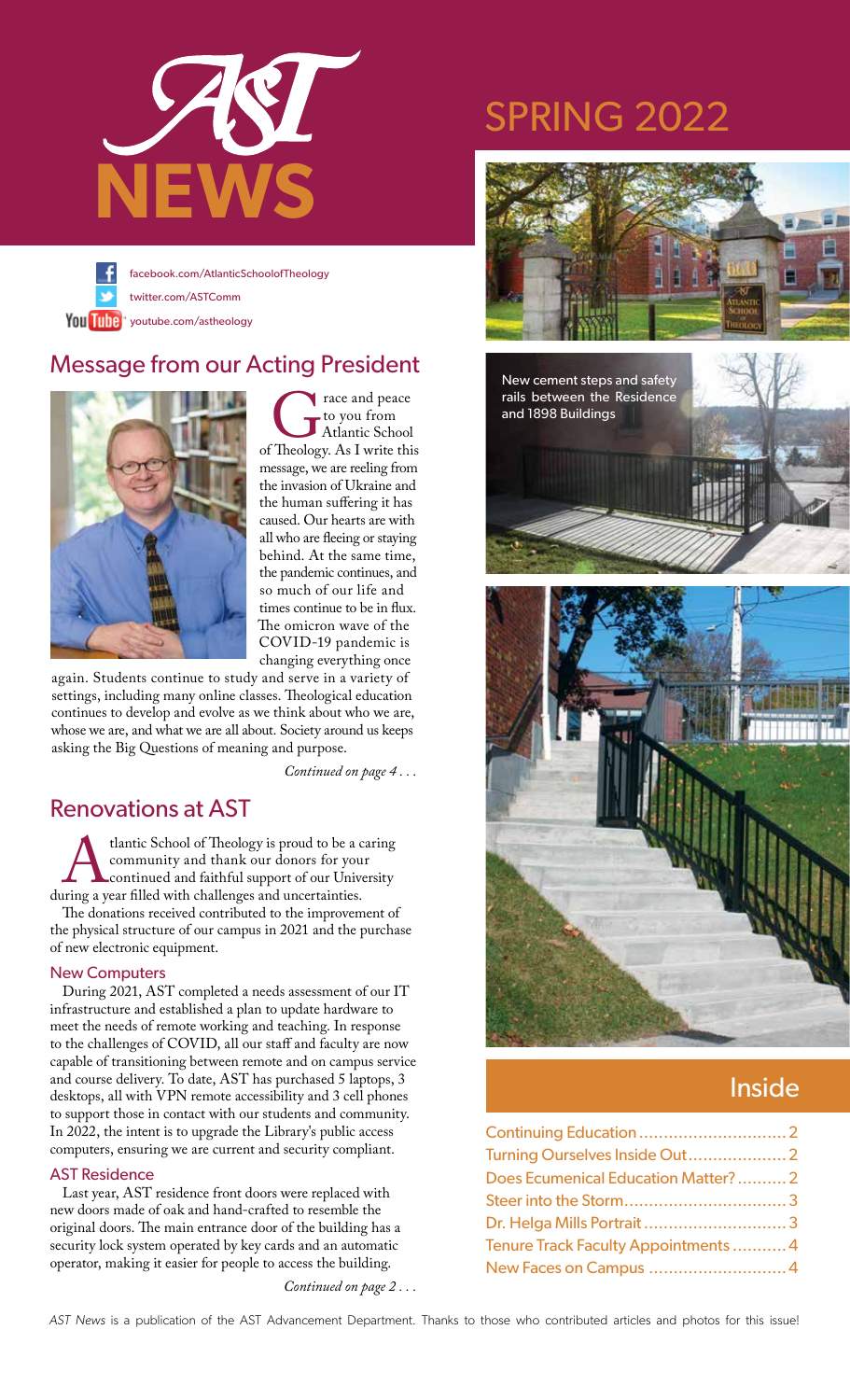#### Continuing Education

## Learn something new!

#### **Spirituality in the Writing of L.M. Montgomery**

Instructor: Dr. Brenton Dickieson Method: Online | Asynchronous \* Dates: May 2 to May 25, 2022

\* *log in and participate at the time and the day that suits you best – no "live" sessions* 

#### **The Diversity of Christian Worship**

Instructor: Rev. Dr. Frank Emanuel Method: Online via Zoom (Live) Time: Mondays at 7:30 pm ADT Dates: May 30 to June 27, 2022

Visit our website for the latest in continuing education offerings **astheology.ns.ca/con-ed**

### Does Ecumenical **Theological** Education Matter?

If you received our newsletter, chances are good that it matters to you. You are probably already aware of AST's mission to shape effective and faithful ordained and lay leaders and understanding among communities of faith. You may even be a faithful AST supporter, for which we are extremely grateful. But have you thought ahead to the distant future? Where will future generations of church leaders get their education?

We are very fortunate at AST to have a group of people who have committed their future support by remembering AST in their estate planning. You, too, can help AST to continue serving the church and society long after you have gone by joining our Legacy Circle. With guidance from independent legal and financial experts, planned giving can offer certain tax advantages and benefits to your estate. It can also help you to designate your support to areas that are of particular interest to you. By remembering AST in your estate planning, you can make a difference in this world.

For more information about planning a gift to AST, we invite you to complete the enclosed reply card or contact the following: Linda Moxsom-Skinner, CAO lmoxsomskinner@astheology.ns.ca 902-414-5553

### Turning Ourselves Inside Out: Thriving Christian Communities



This is a new<br>
book from<br>
Press written by book from Fortress AST Academic Dean, Rev. Dr. Rob Fennell, and Rev. Dr. Russ Daye, who has lectured at AST and is the new Lead

Minister of Bloor Street United Church in Toronto.

The book reveals the results of their six-year research endeavour, the Thriving Christian Communities Project. Their research was funded by the United Church of Canada Foundation's Rowntree Scholarship and housed at AST.

Fennell and Daye were curious about what can be learned from congregations

and parishes in which exciting new life, hope, and mission are underway. They interviewed local faith communities across Canada and on the west coast of the US, exploring the stories and experiences of his is a new lay people and ministers in places where good things are erupting, even when prospects looked difficult and challenging.

The authors discovered that amid great upheaval, Christ is giving us a new church, and this book offers readers a firsthand glimpse of it. Turning Ourselves Inside Out isn't an "off the shelf" program or model. It invites readers to listen to others' experiences and then dig deep into their own and get down to the business of dreaming God's dream and making it real, right where they are.

Leaders of congregations, and all who care about what God is up to in the world, will find these stories to be sources of hope and courage, as God renews and revives God's people. The book is available from Fortress Press, or through local booksellers.

### Do we have your contact information?

- We love to hear from you!
- Make sure you don't miss our latest news and events.
- Keep your contact information current by sending us your email and address changes.
- Email us at advancement@astheology.ns.ca or write to us: Advancement Office Atlantic School of Theology 660 Francklyn Street, Halifax, NS B3H 3B5

### Renovations *Cont'd*

#### AST Residence *Cont'd*

One apartment in the residence building has a new kitchen to best attend to our residents' needs, and the shower areas in one of the common washrooms on the 1st floor are in the renovation process.

Also, the stairs between the AST residence and the 1898 building were replaced to meet current code requirements.

#### St. Columba Chapel

St. Columba Chapel has new accessible door openers, and, currently, the washroom on the main floor of the building is being renovated to be an accessible washroom. Those renovations are part of AST's commitment to being a more accessible university and eliminating ability barriers to people on our campus.



Chapel sacristy will include a new and accessible washroom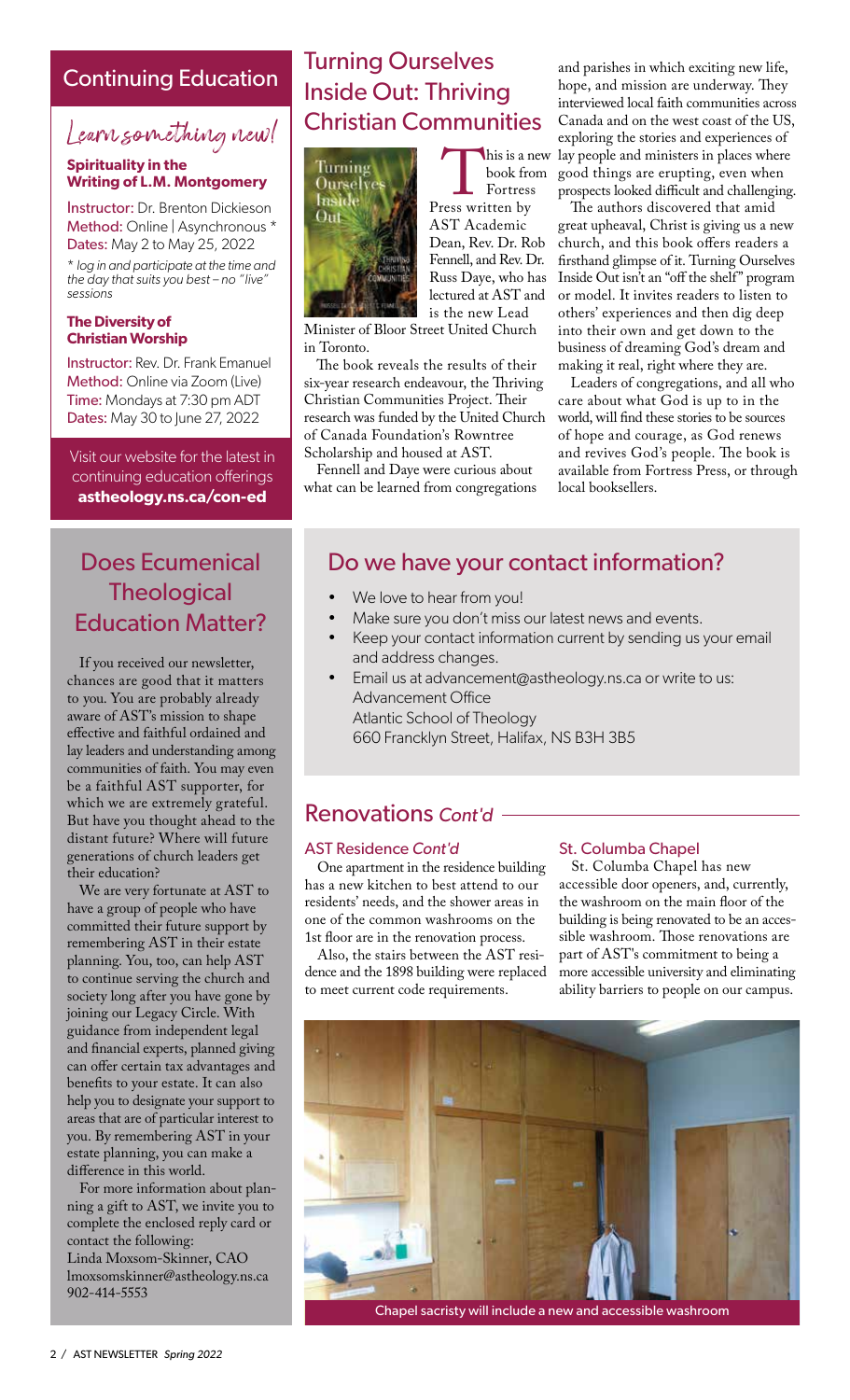#### Steer into the Storm Dynamic Psychotherapy for Preaching in Anxious Times

Words in a Time of Crisis."<br>This was the theme of the<br>Homiletica, an international academy of This was the theme of the 2020 conference of Societas teachers and researchers of homiletics. Instead of meeting in Budapest, as the society had originally planned, they hosted an online conference that spoke directly to the task of preaching during the COVID-19 pandemic.

For a few years, Dr. Dave Csinos and Dr. Jody Clarke had been working together in the pastoral theology department at AST. So when the call for papers was announced, both thought that they had something to say to the topic—together! And so they logged into Zoom one morning in

August of 2020 and offered a presentation that married Jody's work in psychotherapy and Dave's insights surrounding homiletics.

The result was a preliminary proposal for how the principles of dynamic psychotherapy might be married with conversational approaches to preaching in order to see what wisdom would be born as to how pastoral leaders can preach the gospel amidst catastrophes like the COVID-19 pandemic.

Thanks to encouragement and insightful comments from colleagues at the conference, Dave and Jody have turned the presentation into an article that was recently published in International Journal of Homiletics, the academic periodical of Societas Homiletica. If you are a preacher and you want to preach hope in the midst of crisis, this article will help you do just that!

The article is available online: https://ul.qucosa.de/api/qucosa%3A75825/attachment/ATT-0/





### Dr. Helga Mills Portrait Placed in Presidents' Gallery

Wisitors to the AST Library<br>
may have come across the<br>
portrait gallery of past presidents on in the last several years may have come across the the second floor. Those who paid close attention would have noticed a gap in time between presidents and may have wondered about that period. It turns out the gallery was missing the only woman to have served in that role: Dr. Helga Mills. In honour of International Women's Day 2021, the AST Board of Governors, led by then-chair Mike Foster, wanted to correct the omission. Since events could not be held on campus due to Covid-19, a portrait of Helga was unveiled at the board's Annual General Meeting in June 2021, and it now hangs in the gallery along with other past presidents.

Dr. Helga Mills served as Interim Principal at AST in 2004. During the brief time she was in office, she left a permanent mark on the university as the sixth of nine serving presidents and the first woman to hold the position. Following her six-month interim term, she was appointed to the AST Board of Governors as a Pine Hill Divinity Hall representative, serving for two three-year terms. Helga along with her husband, the late Rev. Dr. Robert (Bob) Mills, continued to support AST well into her twilight years, both monetarily and by serving on various committees and lending an extra hand wherever she could. In 2011, she received an honourary Doctor of Divinity degree in recognition of her significant accomplishments and enthusiastic work on behalf of the university and the community. Sadly, Helga passed away in November 2019, but her mark on this institution lives on.